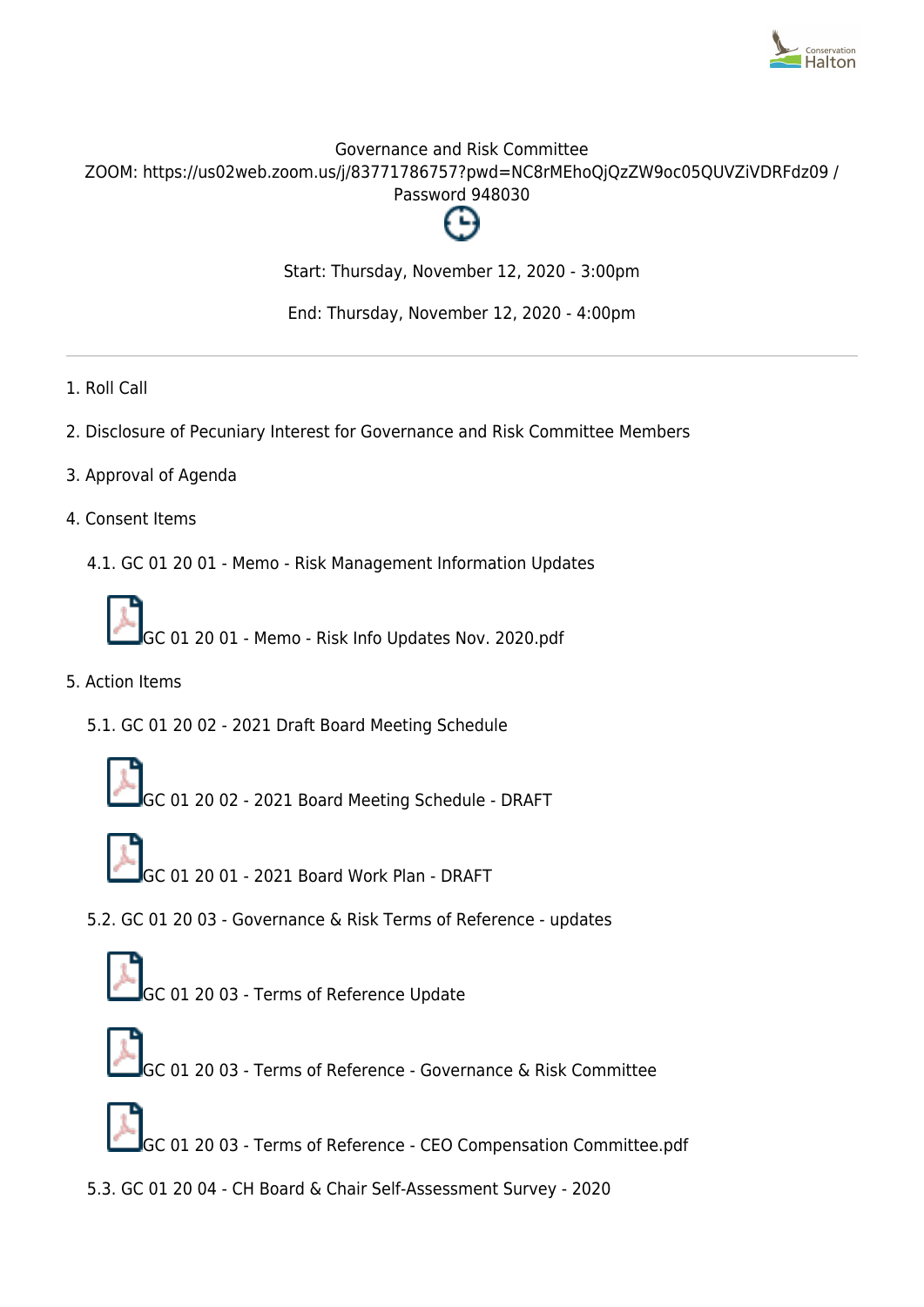

 $\mathcal{L}$ GC 01 20 04 - CH Board & Chair Self-Assessment Survey 2020

- 6. CEO Update
- 7. Other Business
- 8. Adjournment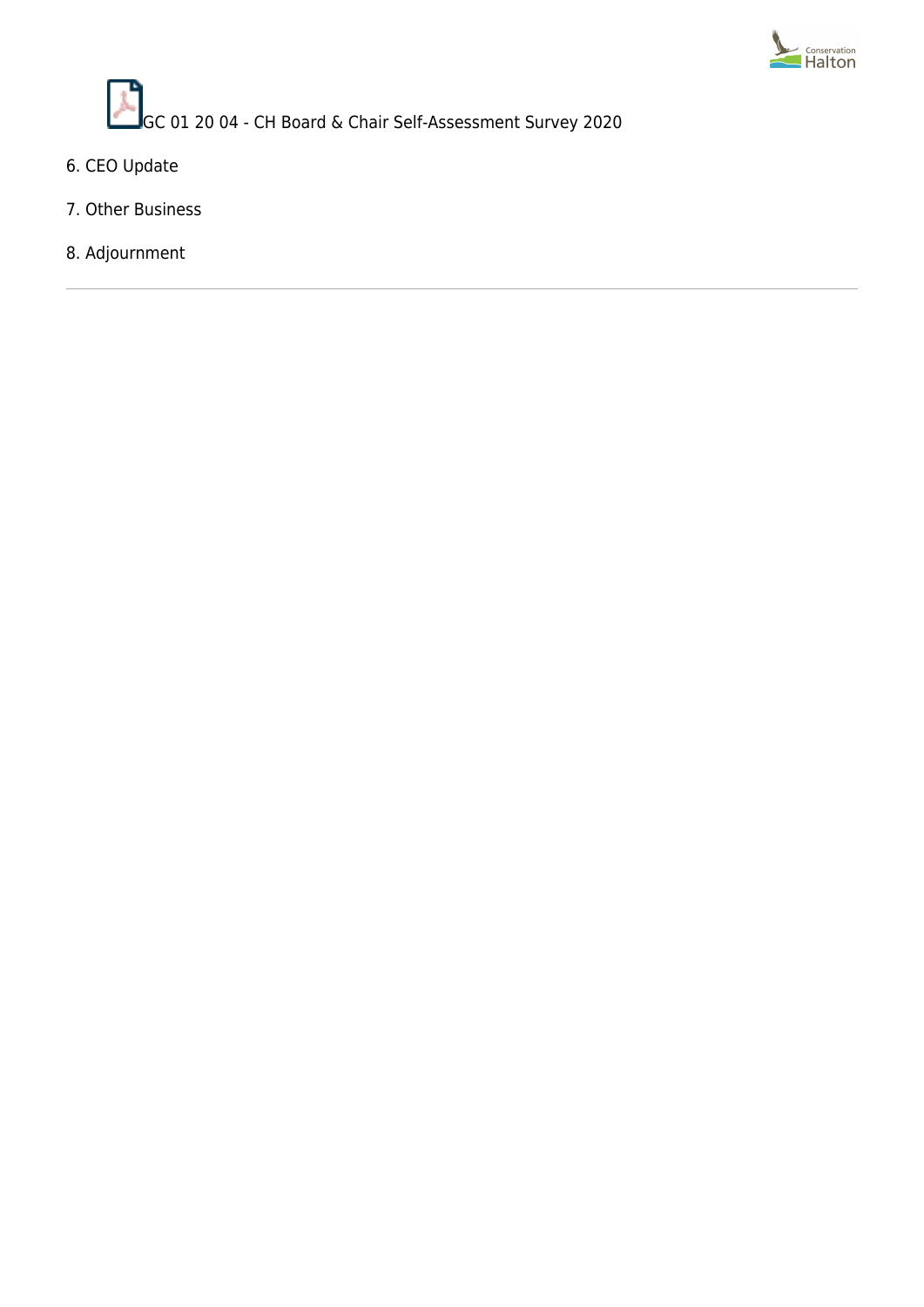



| <b>REPORT TO:</b>   | <b>Governance &amp; Risk Committee</b>        |
|---------------------|-----------------------------------------------|
| <b>REPORT NO: #</b> | GC 01 20 01                                   |
| FROM:               | Jill Ramseyer, Director, Corporate Compliance |
| DATE:               | November 12, 2020                             |
| <b>SUBJECT:</b>     | <b>Risk Management Information Updates</b>    |

## **Recommendation**

THAT the Conservation Halton Governance & Risk Committee **receive for information this report pertaining to risk management for the organization on an annual basis.** 

## **Report**

The purpose of this report is to establish an annual schedule and contents of risk related material to be received and reviewed by the Governance and Risk Committee. The information is intended to assist the Governance and Risk Committee in fulfilling its oversight responsibilities with regards to risk management at CH and the governance structure that supports it.

The proposed annual schedule will consist of memos and/or reports, will be communicated at either the March or November meeting and will contain the following information:

- CH Risk Management Plan updates This will include a summary of new initiatives, updates to and pertinent information about the corporate risk program.
- Corporate Policy updates This will include a summary with details of staff approved corporate policy revisions, additions and deletions.
- Top CH Risks This will include the top 10 Risks as documented in the CH Risk Register for Parks and Operations along with the appropriate supplemental information such as risk ratings and controls.

The information will be prepared by staff and received by the Governance and Risk Committee on an annual basis as part of the meeting package.

## **Impact on Strategic Goals**

This report supports the Metamorphosis strategic theme of Striving for service excellence and efficiency. The theme is supported by the objective to conduct routine evaluations of program performance and report on outcomes to increase accountability and drive improvements and to create and implement a progressive risk management strategy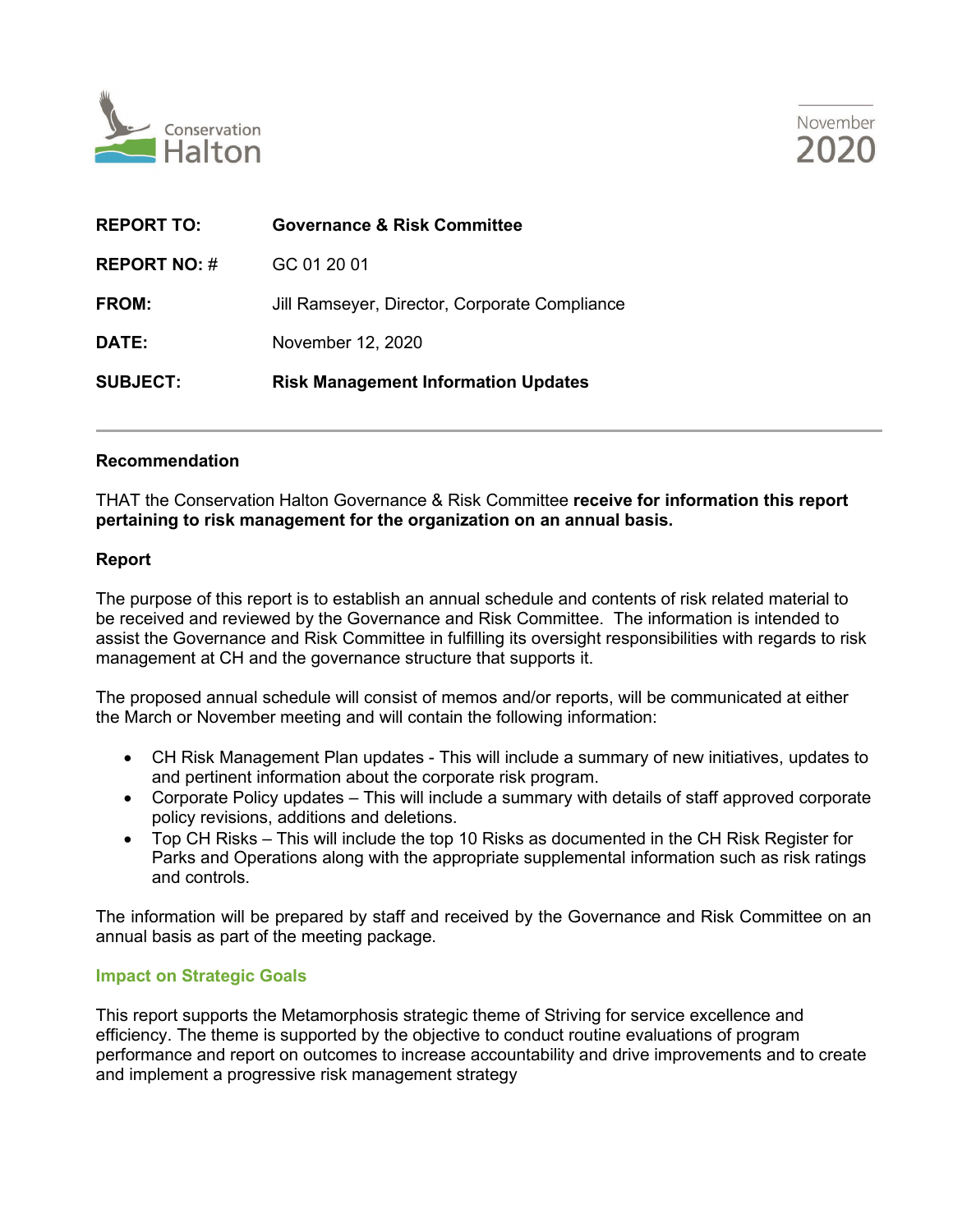



## **Financial Impact**

There is no financial impact to this report.

Signed & respectfully submitted: Approved for circulation:

gaikamen

Jill Ramseyer Hassaan Basit

illeen -

Direction, Corporate Complete President & CEO/Secretary-Treasurer

FOR QUESTIONS ON CONTENT: Jill Ramseyer, [jramseyer@hrca.on.ca;](mailto:jramseyer@hrca.on.ca) #905 336 1158 x 2295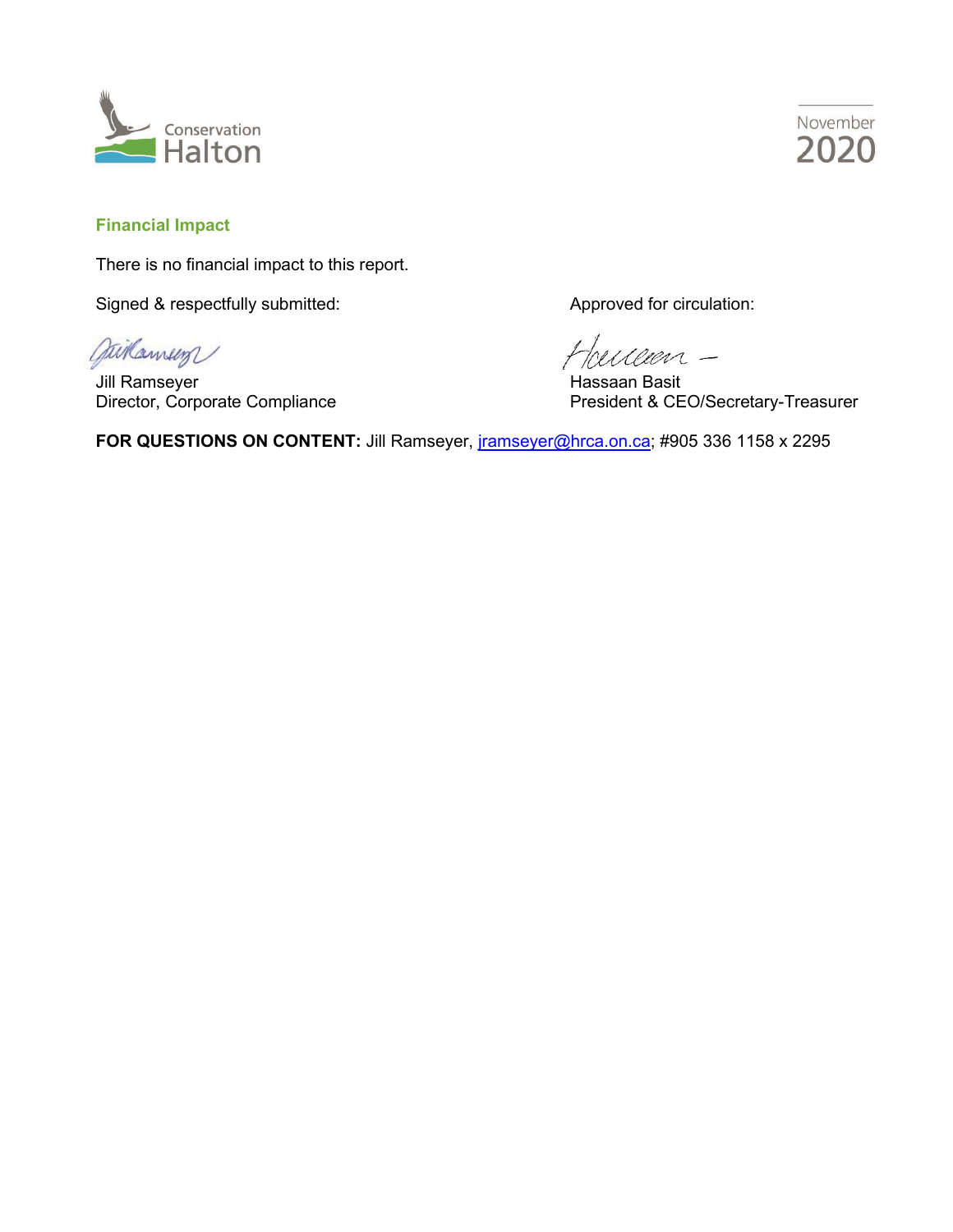



| <b>SUBJECT:</b>     | <b>Board of Directors 2021 DRAFT Meeting Schedule</b>  |
|---------------------|--------------------------------------------------------|
| DATE:               | November 12, 2020                                      |
| FROM:               | Adriana Birza, Manager, Officer of the President & CEO |
| <b>REPORT NO: #</b> | GC 01 20 02                                            |
| <b>REPORT TO:</b>   | <b>Governance &amp; Risk Committee</b>                 |

**Recommendation**

THAT the Conservation Halton Governance & Risk Committee recommend to the Board of Directors the **approval of the Board of Directors 2021 Draft Meeting Schedule and the 2021 Board Work Plan.**

## **Report**

The attached schedule is the 2021 Meeting Schedule for the Conservation Halton Board of Directors with one date allocated for site visit. The Advisory Committee meetings have also been scheduled, where possible, on the same date as the Board of Directors meetings however, at an earlier time.

When necessary, the Source Water Protection Authority Board of Directors meetings will be scheduled for the same dates as a Conservation Halton Board of Directors meeting.

Our commitment is to have the meetings conclude by 6:00 p.m. We are asking for your commitment to stay to the end. On those rare occasions when you must leave for other obligations, please notify the Chair and the meeting secretary in advance in the interests of Minutes accuracy.

Adriana Birza Hassaan Basit Manager, Office of the President & CEO President Bresident & President & CEO/Secretary-Treasurer

Prepared by:  $\blacksquare$  Prepared by:

heisen -

FOR QUESTIONS ON CONTENT: Adriana Birza, 905.336.1158 x2295; abirza@hrca.on.ca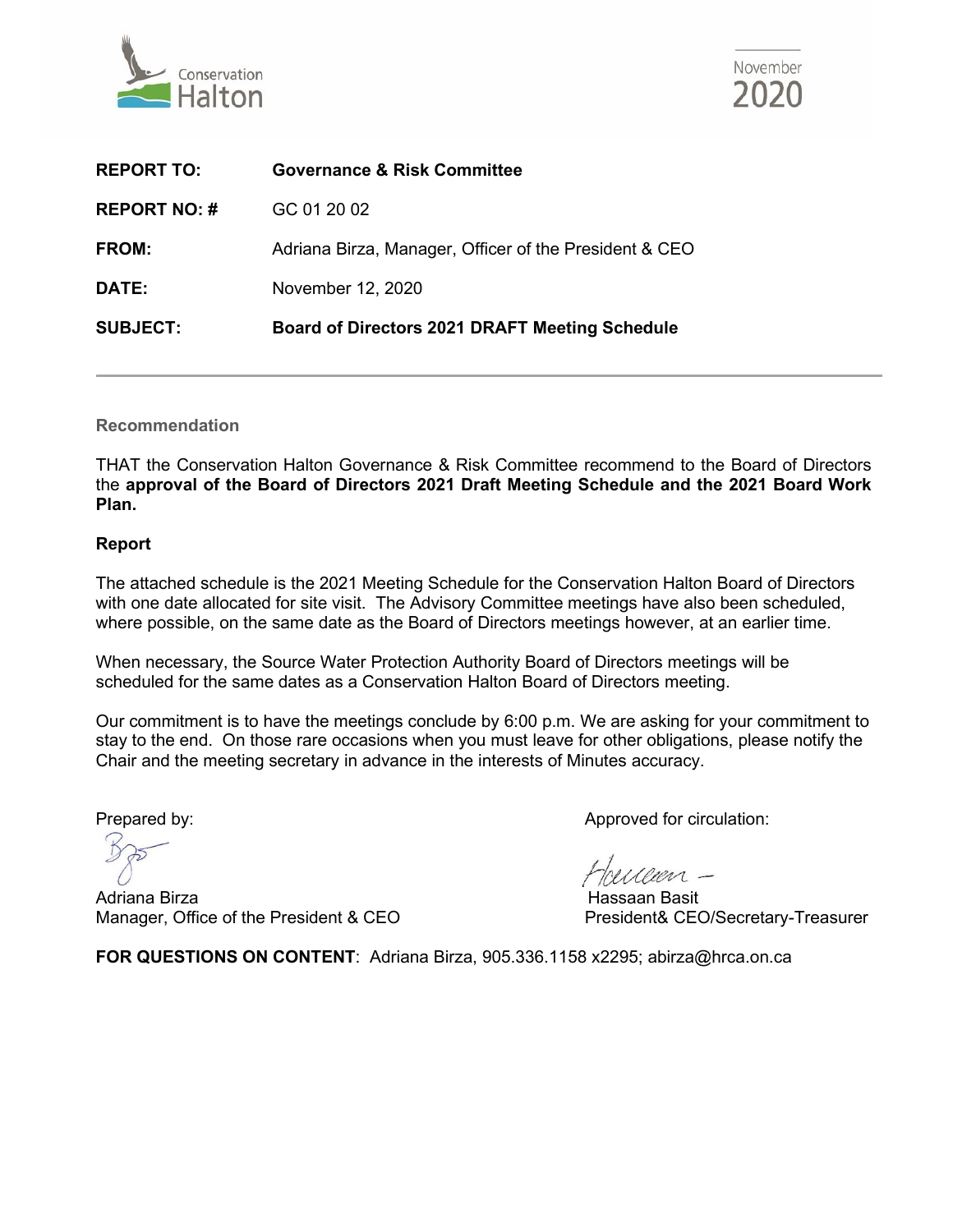



## **BOARD OF DIRECTORS 2021 MEETING SCHEDULE**

**Location**: Zoom Videoconference until further notice

| <b>Thursday</b> | <b>Time</b>                                     |                                                                                               |
|-----------------|-------------------------------------------------|-----------------------------------------------------------------------------------------------|
| February 18     | $3:00 - 5:00$<br>$5:00 - 6:00$                  | Inaugural Meetings/Board meeting<br><b>Strategy Session</b><br>President & CEO 2021 Work Plan |
| March 25        | $1:30 - 2:30$<br>$3:00 - 6:00$                  | Governance & Risk Committee<br><b>Board Meeting</b>                                           |
| April 8         | $9:30 - 11:00$                                  | Finance & Audit Committee<br><b>Audited Financial Statements</b>                              |
| April 22        | $3:00 - 6:00$                                   | <b>Annual General Meeting</b><br><b>Board Meeting</b><br><b>Audited Financial Statements</b>  |
| May 20 TBD      | $3:00 - 6:00$                                   | <b>Board Tour/Board Meeting/Business</b><br>Planning                                          |
| June 4          | $9:30 - 11:00$                                  | Finance & Audit Committee<br><b>Preliminary Budget</b>                                        |
| June 17         | $11:00 - 6:00$                                  | Board Meeting/Board Tour/<br>(date 2) Business Planning<br><b>Preliminary Budget</b>          |
| September 23    | $3:00 - 6:00$                                   | Board Meeting -<br><b>CEO Mid-Year Review</b>                                                 |
| October 21      | $1:30 - 2:30$<br>$3:00 - 6:00$<br>$3:00 - 6:00$ | Finance & Audit Committee<br><b>Budget Endorsement to Board (TBC)</b><br><b>Board Meeting</b> |
| November 11     | $3:00 - 4:00$                                   | <b>Governance Committee</b><br>CH Board Work Plan 2022                                        |
| November 18     | $1:30 - 2:30$                                   | <b>CEO Compensation Review</b>                                                                |
| November 25     | $3:00 - 6:00$                                   | <b>Board Meeting</b><br><b>Budget Endorsement to Board (TBC)</b><br>CH Board Work Plan 2022   |

Meeting schedules/2021 Board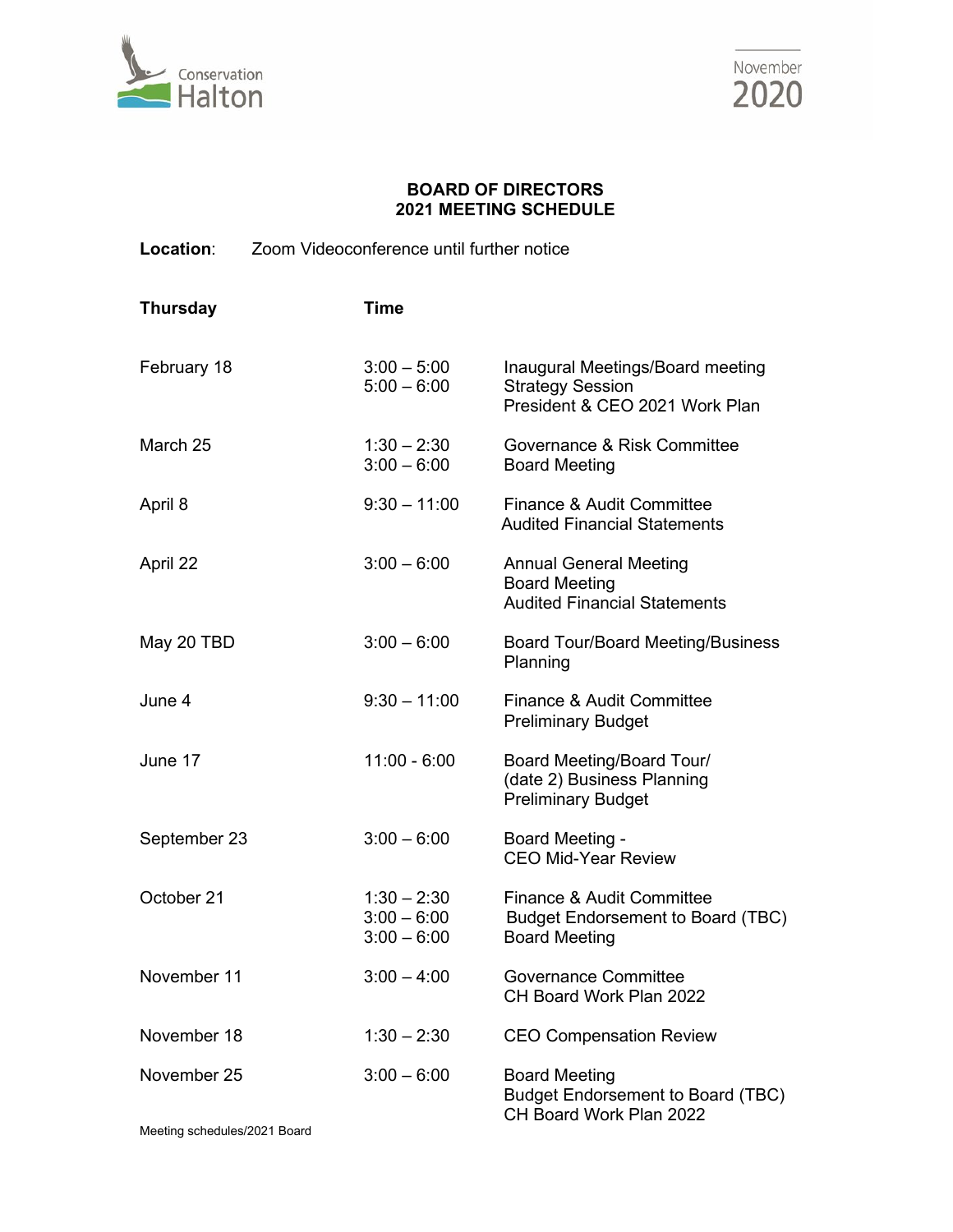#### **CH BOARD WORK PLAN 2021** DRAFT

| <b>Objective(s)/Solution(s)</b>       | <b>Actions/Activities</b>                                                                                                |                                                                                                   | <b>Responsibility</b> | <b>Timeframe</b> |                    |   |              |  |                       |            |            |            |            |            |      |
|---------------------------------------|--------------------------------------------------------------------------------------------------------------------------|---------------------------------------------------------------------------------------------------|-----------------------|------------------|--------------------|---|--------------|--|-----------------------|------------|------------|------------|------------|------------|------|
|                                       |                                                                                                                          |                                                                                                   |                       | JAN              |                    |   |              |  | FEB March APR MAY JUN | <b>JUL</b> | <b>AUG</b> | <b>SEP</b> | <b>OCT</b> | <b>NOV</b> | DEC. |
|                                       | Review Strategic Priorities (in year)                                                                                    |                                                                                                   | <b>BoD</b>            |                  |                    |   | $\mathbf{x}$ |  |                       |            |            | x          |            | x          |      |
| Strategic Planning and Organizational | <b>Business Planning Session</b>                                                                                         |                                                                                                   | <b>BoD</b>            |                  | $\pmb{\mathsf{x}}$ |   | x            |  |                       |            |            |            |            |            |      |
| Performance                           | Dashboard Review                                                                                                         | Financial data to be sent to F&A Committee:<br>Other KPI's to the full Board (2 - 4 times / year) | BoD                   |                  | x                  |   | X            |  | x                     |            |            | x          |            |            |      |
|                                       | AGM & Inaugural                                                                                                          |                                                                                                   | <b>BoD</b>            |                  |                    |   | x            |  |                       |            |            |            |            |            |      |
|                                       | Approval of Draft and Final Budget                                                                                       |                                                                                                   | FA / BoD              |                  |                    |   |              |  | x                     |            |            |            | x          |            |      |
|                                       | <b>Approve Audited Financial Statements</b>                                                                              |                                                                                                   | <b>FA</b>             |                  |                    |   | x            |  |                       |            |            |            |            |            |      |
|                                       | Review Long-term Budget Forecast                                                                                         |                                                                                                   | FA / BoD              |                  |                    |   |              |  |                       |            |            |            | x          |            |      |
| Finance and Audit                     | <b>Evaluate Auditors and Select Auditors</b><br>(as needed)                                                              |                                                                                                   | FA                    |                  |                    |   |              |  |                       |            |            |            | x          |            |      |
|                                       | Review, Budget Principles & Policies<br>Related to Financial & Purchasing Matters<br>(as needed, new Board members)      |                                                                                                   | FA                    |                  |                    |   | <b>X</b>     |  |                       |            |            |            |            |            |      |
|                                       | Review and Approve Annual President &<br>CEO Workplan                                                                    |                                                                                                   | <b>COMP</b>           |                  | x                  |   |              |  |                       |            |            |            |            |            |      |
| President & CEO Relations             | End-of-year review                                                                                                       |                                                                                                   | <b>COMP</b>           |                  |                    |   |              |  |                       |            |            |            |            | x          |      |
|                                       | Approve Performance-based<br>Compensation for President & CEO                                                            |                                                                                                   | <b>COMP</b>           |                  |                    |   |              |  |                       |            |            |            |            | x          |      |
|                                       | Review and Approve Committee Terms of<br>Reference                                                                       |                                                                                                   | Gov                   |                  |                    | x |              |  |                       |            |            |            |            |            |      |
|                                       | Review and Approve Governance Policies<br>and Procedures, BoD by-laws                                                    |                                                                                                   | Gov / BoD             |                  |                    |   |              |  |                       |            |            |            |            | X          |      |
|                                       | Conduct Board Performance Self<br>Assesment Survey and Review Results                                                    |                                                                                                   | Gov                   |                  |                    |   |              |  |                       |            |            |            |            | x          |      |
|                                       | Approve Annual Board Workplan                                                                                            |                                                                                                   | Gov / BoD             |                  |                    |   |              |  |                       |            |            |            |            | x          |      |
|                                       | Board Development & Member Orientation<br>Program                                                                        | Engagement levels                                                                                 | Gov                   |                  |                    |   |              |  |                       |            |            |            | x          |            |      |
|                                       | Election of Board Chair and Vice Chair                                                                                   |                                                                                                   | <b>BoD</b>            |                  | $\mathbf{x}$       |   |              |  |                       |            |            |            |            |            |      |
| Governance                            | Election of Committee Chairs/V. Chairs (to<br>be carried out every 4 years - at the same<br>time as Municipal elections) |                                                                                                   | <b>BoD</b>            |                  | x                  |   |              |  |                       |            |            |            |            |            |      |
|                                       | Specific Policy and Procedures Review<br>and Approval                                                                    |                                                                                                   | <b>BoD</b>            |                  |                    |   |              |  |                       |            |            |            |            |            |      |
|                                       | Functioning as a Hearing Board                                                                                           | Training (legal) on Board Hearing Procedures<br>under CA Act                                      | <b>BoD</b>            |                  | As needed          |   |              |  |                       |            |            |            |            |            |      |
|                                       | Approvals under O. Reg 162/06 for<br>Applications that didn't meet Policy                                                |                                                                                                   | <b>BoD</b>            |                  |                    |   |              |  |                       |            |            |            |            |            |      |
|                                       | Strategic Advocacy/Position on<br>Environmental Issues and Provincial<br>Reviews                                         |                                                                                                   | <b>BoD</b>            |                  |                    |   |              |  |                       |            |            |            |            |            |      |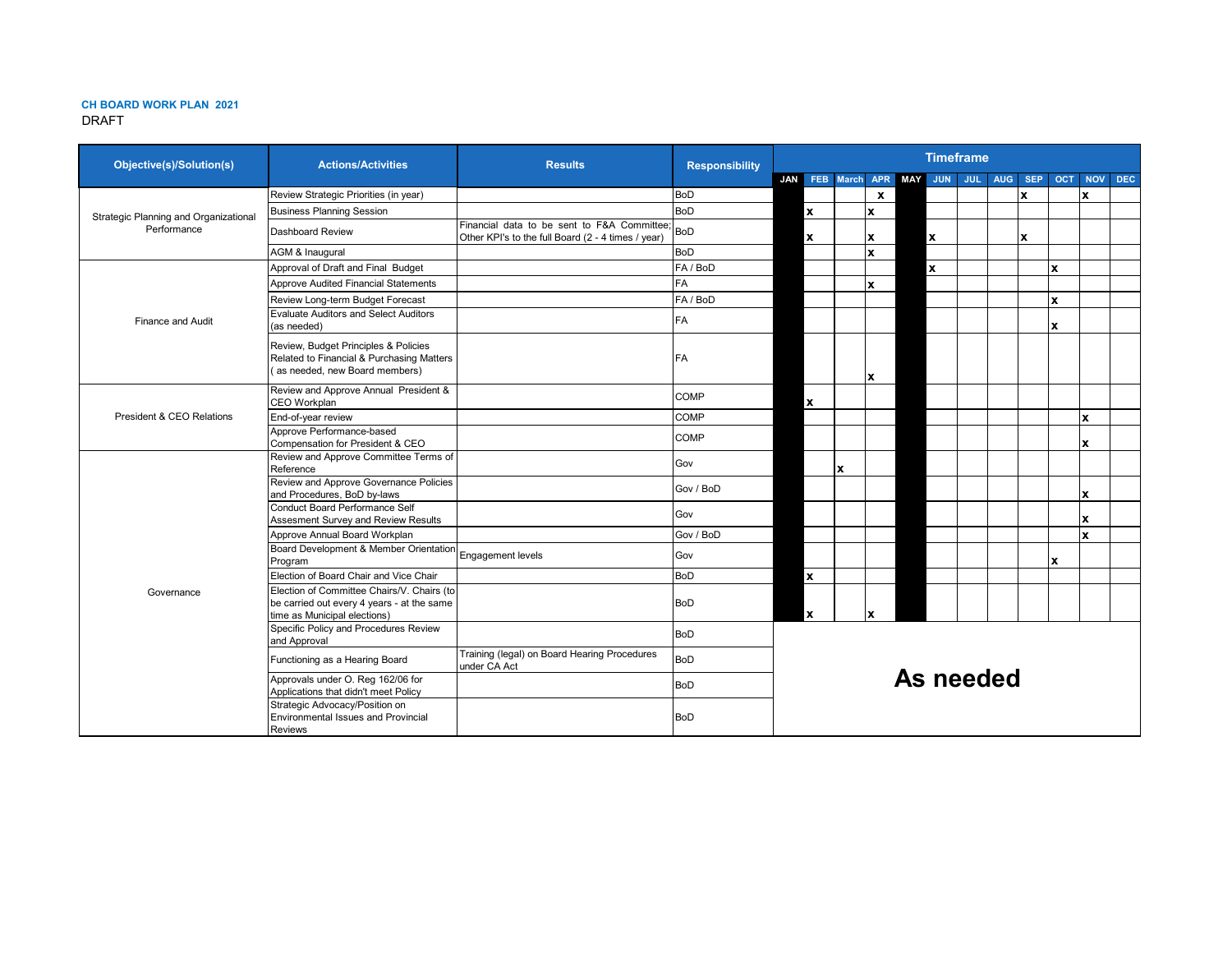



| <b>REPORT TO:</b>   | <b>Governance &amp; Risk Committee</b>                                                             |
|---------------------|----------------------------------------------------------------------------------------------------|
| <b>REPORT NO: #</b> | GC 01 20 03                                                                                        |
| <b>FROM:</b>        | Adriana Birza, Manager, Office of the President & CEO                                              |
| DATE:               | November 12, 2020                                                                                  |
| <b>SUBJECT:</b>     | Amendment to CH Board Committees Terms of Reference to reflect<br>changes in title from CAO to CEO |

## **Recommendation**

THAT the Governance & Risk Committee recommends to the Conservation Halton Board of Directors approval of the **amendment to the Terms of Reference for the Governance & Risk Committee and CAO Compensation Committee to reflect the title change of the CAO/ Secretary-Treasurer to President & CEO/Secretary-Treasurer.**

## **Report**

The Conservation Halton Board of Directors approved the CAO (Chief Administrative Officer/Secretary-Treasurer) title change to President and CEO (President and Chief Executive Officer/ Secretary-Treasurer) effective September 24, 2020 and the CH Board Committees Terms of Reference needs to reflect this change in all categories.

The Term of Reference for the Finance & Audit Committee do not need to be amended as the CAO title is not referenced in the document.

## **Impact on Strategic Goals**

This report supports the Metamorphosis strategic theme of Striving for service excellence and efficiency.

There are no financial impacts of this action.

Signed & respectfully submitted: Approved for circulation:

Adriana Birza Hassaan Basit Manager, Office of the President & CEO President & CEO/Secretary-Treasurer

**FOR QUESTIONS ON CONTENT:** Adriana Birza, Manager, Office of the President & CEO [abirza@hrca.on.ca,](mailto:abirza@hrca.on.ca) 905336 1158 x 2295